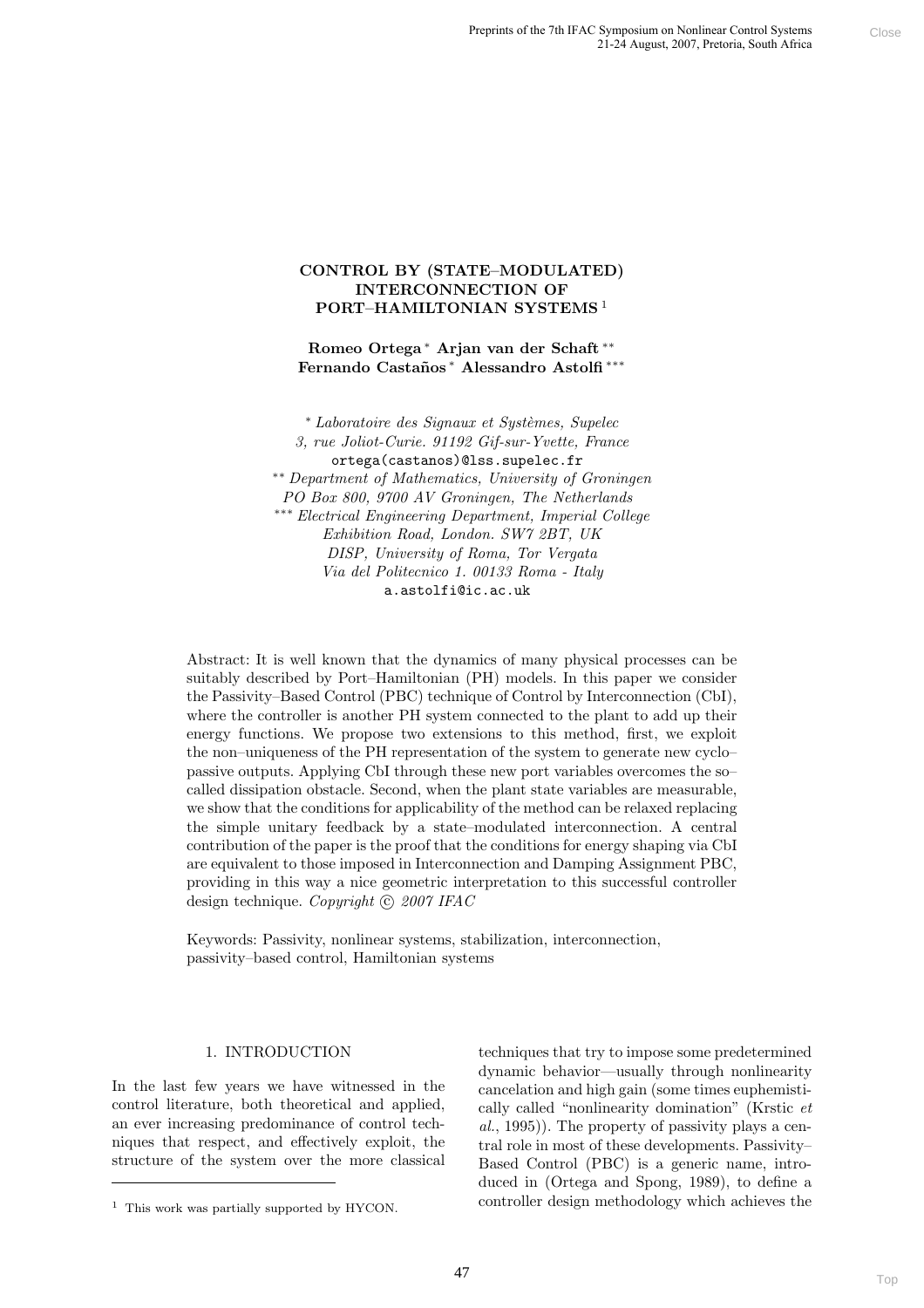control objective, e.g., stabilization, by rendering the system passive with respect to a desired storage function and injecting damping. There are many variations of the basic PBC idea, and we refer the interested reader to (Ortega et al., 1998; Ortega and García-Canseco, 2004; van der Schaft, 2000) for further details and a list of references.

In this paper we are interested in the control of dynamical systems endowed with a special geometric structure, called a Port–Hamiltonian (PH) model. As shown in (van der Schaft, 2000), PH models provide a suitable representation of many physical processes and have the essential feature of underscoring the importance of the energy function, the interconnection pattern and the dissipation of the system. There are many possible representations of PH models, here we will consider the so–called input–state–output form, where the state is assumed finite dimensional and the port variables are the input and output vectors, which satisfy a cyclo–passivity inequality. (The distinction between cyclo–passivity and the more standard passivity property will be discussed later.) To regulate the behavior of PH systems it is natural then to adopt a PBC perspective.

We consider in this paper the PBC technique of Control by Interconnection (CbI) (Dalsmo and van der Schaft, 1999; Ortega et al., 2001), where the controller is another PH system with its own state variables and energy function. The regulator and the plant are interconnected in a power– preserving way, that is, through a loss–less subsystem. A straightforward application of the passivity theorem shows that the overall system is still cyclo–passive with new energy storage function the sum of the energy functions of the plant and the controller. To assign to the overall energy function a desired shape, it is necessary to "relate" the states of the plant and the controller via the generation of invariant manifolds—defined by, so–called, Casimir functions. In its basic formulation, CbI assumes that only the plant output is measurable and considers the classical output feedback interconnection. In this case, the Casimir functions are fully determined by the plant, which imposes a severe restriction on the plant dissipation structure. It has been shown in (Ortega et al., 2001) that, roughly speaking, "dissipation cannot be present on the coordinates to be shaped". This, so–called, dissipation obstacle stymies the use of CbI for applications other than mechanical systems where the coordinates to be shaped are typically positions, which are unaffected by friction.

To overcome the dissipation obstacle and increase the domain of applicability of CbI we introduce here two extensions to the method. First, exploiting the non–uniqueness of the PH representation of the system, we propose a procedure to generate new cyclo–passive outputs (with new storage functions). The procedure is inspired by the power–shaping stabilization technique recently introduced for RLC circuits in (Ortega et al., 2003) and later extended to general nonlinear systems in (García-Canseco et al., 2006). Applying CbI through these new port variables overcomes the dissipation obstacle, but still rules out several interesting physical examples.

Given the fact that CbI is an output feedback control strategy it is not surprising that there are some limitations for its successful application. Our second, and key modification, assumes that the plant state variables are available for measurement, and proposes to replace the simple output feedback by a suitably defined state–modulated interconnection. In this way, the conditions for existence of Casimir functions can be further relaxed. Our main contribution is the proof that the latter conditions are necessary and sufficient for the solution of the matching equations of Basic Interconnection and Damping Assignment (IDA) PBC introduced in (Ortega et al., 2002a), see also (Fujimoto and Sugie, 2001; Ortega et al., 2001; Ortega and García-Canseco, 2004; van der Schaft, 2000) for more recent developments and (Bloch et al., 2002; Ortega and Spong, 1989; Ortega *et al.*, 2002b) for the particular case of mechanical systems. Actually, it is shown in the paper that the (static state feedback) IDA–PBC law is the projection of the (dynamic state feedback) state–modulated CbI on the invariant manifold defined by the Casimir functions. Similarly, the closed–loop dynamics resulting from application of IDA–PBC is the reduction of the dynamics of the CbI controlled system to this invariant subspace. repares ertas relivate, genomente wormente content content content content and the potential between the content of the potential and in the potential of the potential content of the potential content of the potential con

The importance of establishing the equivalence between CbI and IDA–PBC can hardly be overestimated. On one hand, it provides a nice geometric interpretation to this highly successful controller design technique, which has been previously presented from a uninspiring and non–intuitive model matching perspective. (At a more fundamental level, viewing IDA–PBC as (a projection of) interconnected subsystems is consistent with the behavioral framework, which claims that the classical input–to–output assignment perspective is unsuitable to deal, at an appropriately general level, with the basic tenets of systems theory.) On the other hand, the experience gained in the design of Lyapunov–based stabilizing state feedbacks paves the way for new extensions of CbI, which is by far the most natural procedure for controller design.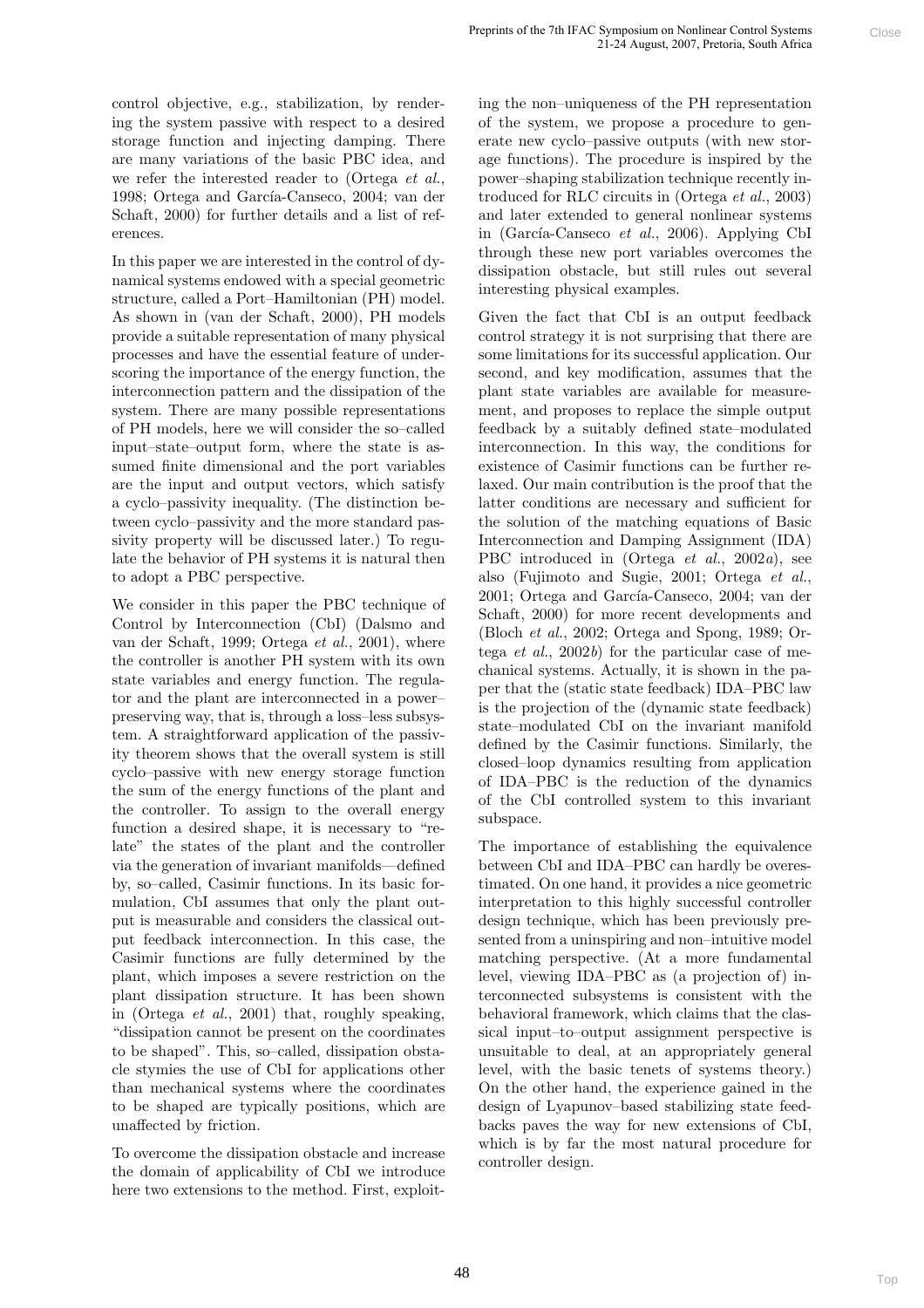Notation All vectors defined in the paper are column vectors, even the gradient of a scalar function that we denote with the operator  $\nabla_x = \frac{\partial}{\partial x}$ . For vector functions  $C : \mathbb{R}^n \to \mathbb{R}^m$ , we define the (transposed) Hessian matrix  $\nabla_x \mathcal{C}(x) \triangleq$  $[\nabla_x \mathcal{C}_1(x), \ldots, \nabla_x \mathcal{C}_m(x)]$ . When clear from the context the subindex of the operator  $\nabla$  and the arguments of the functions will be omitted.

Caveat This is an abridged version of the paper where all proofs have been omitted. The full version of the paper is available upon request to the authors.

### 2. CONTROL BY (OUTPUT FEEDBACK) INTERCONNECTION OF PH SYSTEMS

In order to make this paper self–contained we briefly review in this section the basic version of the CbI method. Also, we discuss its relation with the EBC technique of (Ortega et al., 2001) and with Basic IDA–PBC.

#### 2.1 Cyclo–Passivity of Port–Hamiltonian Systems

PH models of power–conserving physical systems were introduced in (Bernhard Maschke and Bredveld, 1992), see (van der Schaft, 2000) for a review. The input–state–output representation of PH systems is of the form

$$
\Sigma_{(u,y)}\begin{cases}\n\dot{x} = [\mathcal{J}(x) - \mathcal{R}(x)]\nabla H(x) + g(x)u \\
y = g^\top(x)\nabla H(x),\n\end{cases}
$$
\n(1)

where  $x \in \mathbb{R}^n$  is the state vector,  $u \in \mathbb{R}^m$ ,  $m \leq n$ , is the control action,  $H : \mathbb{R}^n \to \mathbb{R}$  is the total stored energy,  $\mathcal{J}, \mathcal{R} : \mathbb{R}^n \to \mathbb{R}^{n \times n}$ , with  $\mathcal{J} = -\mathcal{J}^{\top}$  and  $\mathcal{R} = \mathcal{R}^{\top} > 0$ , are the natural interconnection and damping matrices, respectively, u,  $y \in \mathbb{R}^m$ , are conjugated variables whose product has units of power and  $g: \mathbb{R}^n \to \mathbb{R}^{n \times m}$  is assumed full rank. We bring to the readers attention the important fact that  $H$  is not assumed to be positive semi–definite (nor bounded from below). Also, to simplify the notation in the sequel we define the matrix

$$
F(x) \stackrel{\triangle}{=} \mathcal{J}(x) - \mathcal{R}(x),
$$

which clearly satisfies  $F + F^{\top} = -2\mathcal{R} \leq 0$ .

The power conservation property of PH systems is captured by the power–balance equation

$$
\dot{H} = -(\nabla H)^\top \mathcal{R} \nabla H + u^\top y. \tag{2}
$$

Using the fact that  $\mathcal{R} \geq 0$  we obtain the bound

$$
\dot{H} \le u^{\top} y,\tag{3}
$$

that, following the original denomination of (Willems, 1972), we refer as cyclo–passivity inequality.

Systems satisfying such an inequality are called cyclo–passive, which should be distinguished from passive systems where  $H$  is positive semi-definite. In words, a system is cyclo–passive when it cannot create energy over closed paths in the state– space. It might, however, produce energy along some initial portion of such a trajectory; if so, it would not be passive. On the other hand, every passive system is cyclo–passive. It has been shown in (Hill and Moylan, 1980) that, similarly to passive systems, one can use storage functions and passivity inequalities to characterize cyclo– passivity provided we eliminate the restriction that these storage functions be non–negative.

# 2.2 Energy Shaping via Control by Interconnection with  $\Sigma_{(u,y)}$

As indicated above, in PBC the control objective is achieved rendering the system passive with respect to a desired storage function and injecting damping. For the basic problem of stabilization, the desired energy function should have a minimum at the equilibrium and the damping injection insures that the function is non–increasing. In this way, the energy function qualifies as a Lyapunov function. We now briefly review the PBC method of CbI for stabilization of PH systems, we refer the reader to (van der Schaft, 2000) for further details and extensions. The configuration used for CbI is shown in Fig. 1, where the controller,  $\Sigma_c$ , is a PH system, coupled with the plant,  $\Sigma_{(u,y)}$ , via the interconnection subsystem,  $\Sigma_I$ , that we select to be power–preserving. That is, such that, for all  $t \geq 0$ , **Propries of the 2011A, sympatom as volving (consideration)** Since Consideration Since the Since the Consideration Since the Consideration propries systems satisfying such as in negativity are called consider propries the

$$
y^{\top}(t)u(t) + y_c^{\top}(t)u_c(t) = y^{\top}(t)v(t), \qquad (4)
$$

where  $v$  is an external signal that we introduce to define the port variables of the interconnected system and (possibly) inject additional damping.



Fig. 1. Block diagram of the CbI scheme.

We choose the dynamics of the controller to be a simple set of (possibly nonlinear) integrators, that is,

$$
\Sigma_c: \begin{cases} \dot{\zeta} = u_c \\ y_c = \nabla_{\zeta} H_c(\zeta), \end{cases} \tag{5}
$$

where  $\zeta, u_c, y_c \in \mathbb{R}^m$ , and  $H_c : \mathbb{R}^m \to \mathbb{R}$  is the controllers energy function—to be defined later. <sup>2</sup> From

<sup>2</sup> For ease of notation, and without loss of generality, we have taken the order of  $\Sigma_c$  to be equal to the number of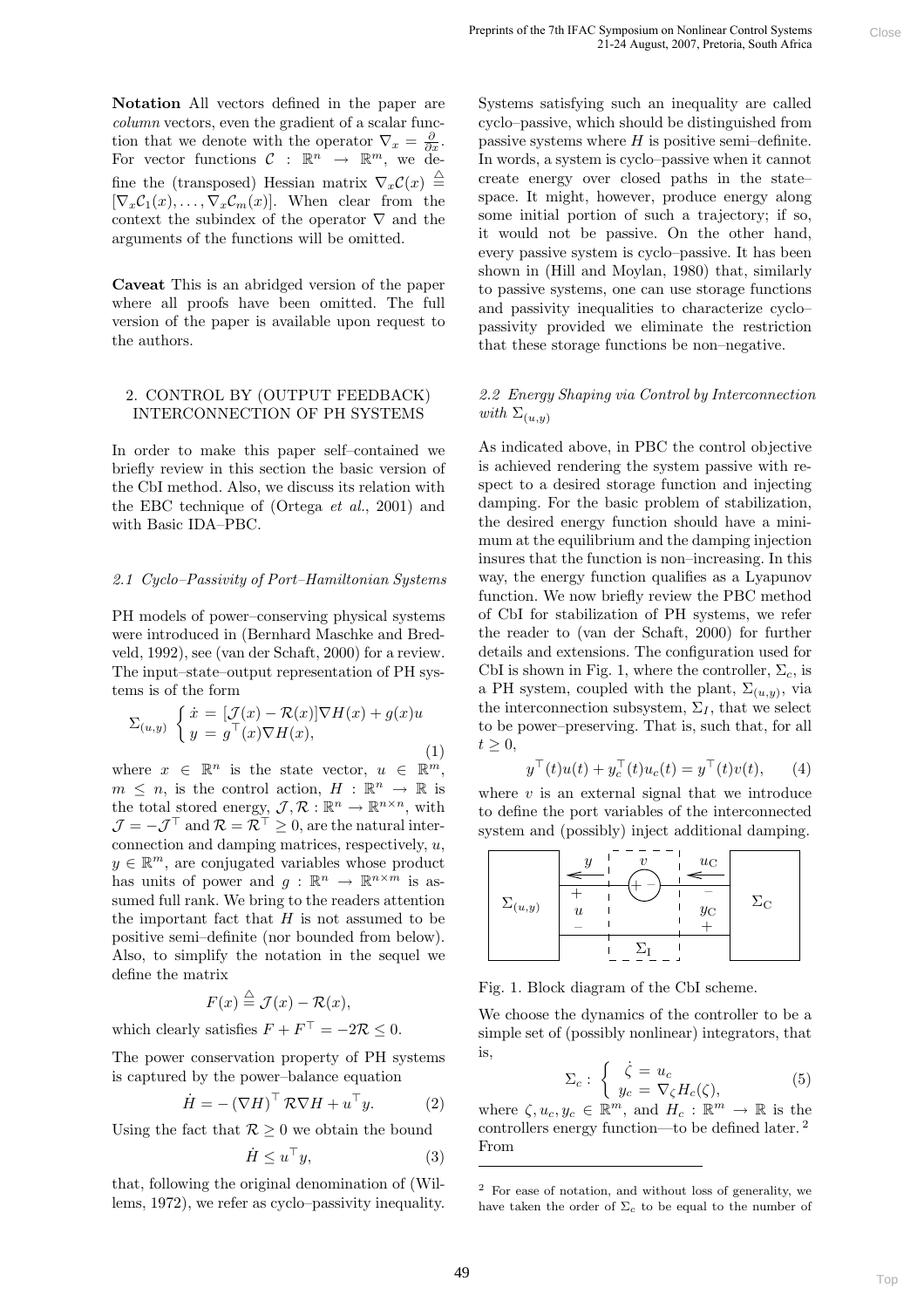$$
\dot{H}_c = u_c^\top y_c,\tag{6}
$$

we see that  $\Sigma_c$  is cyclo–passive. In its simplest formulation, CbI assumes that we measure only the plant output and fixes  $\Sigma_I$  to be the standard negative feedback interconnection

$$
\Sigma_I: \left\{ \begin{bmatrix} u \\ u_c \end{bmatrix} = \begin{bmatrix} 0 & -1 \\ 1 & 0 \end{bmatrix} \begin{bmatrix} y \\ y_c \end{bmatrix} + \begin{bmatrix} v \\ 0 \end{bmatrix}, \quad (7)
$$

which clearly satisfies (4). Combining (3), (4) and (6), we obtain that the interconnected system is also cyclo–passive with port variables  $(v, y)$  and energy function the sum of the energy functions of the plant and the controller, that is

$$
\dot{H} + \dot{H}_c \le v^\top y. \tag{8}
$$

To complete the shaping of the energy function CbI invokes the Energy–Casimir method—well– known in Hamiltonian systems analysis, see e.g. (Dalsmo and van der Schaft, 1999), (Marsden and Ratiu, 1999)—and looks for conserved quantities (dynamical invariants) of the overall system. If such quantities can be found we can generate Lyapunov function candidates combining the conserved quantities and the energy function. We will look, in particular, for functions that are conserved for all energy functions H and  $H_c$ —such functions are called Casimir.

The application of the Energy–Casimir method for stability analysis of (output feedback) CbI is summarized below.

*Proposition 1.* Consider the PH system  $\Sigma_{(u,y)}$  (1) coupled with the PH controller  $\Sigma_c$  (5) through the power–preserving interconnection subsystem  $\Sigma_I$  (7). Assume there exists a vector function  $C: \mathbb{R}^n \to \mathbb{R}^m$  such that

$$
F^{\top}(x)\nabla \mathcal{C}(x) = g(x), \quad g^{\top}(x)\nabla \mathcal{C}(x) = 0 \quad (9)
$$

Then, for all functions  $\Phi : \mathbb{R}^m \to \mathbb{R}$ , the following cyclo–passivity inequality is satisfied

$$
\dot{W} \le v^\top y,\tag{10}
$$

where the storage function  $W : \mathbb{R}^n \times \mathbb{R}^m \to \mathbb{R}$  is defined as

$$
W(x,\zeta) \stackrel{\triangle}{=} H(x) + H_c(\zeta) + \Phi(\mathcal{C}(x) - \zeta). \quad (11)
$$

Remark 1. In (Ortega et al., 2001) the energy shaping action of CbI was viewed from an alternative perspective—geometric instead of Lyapunov– based—that proceeds as follows. First, we notice that the level sets of the Casimir functions,  $\zeta$  –  $\mathcal{C}(x)$ , are invariant sets for the interconnected system. That is, the manifolds

$$
\Omega_{\kappa} \stackrel{\triangle}{=} \{ (x,\zeta) \in \mathbb{R}^n \times \mathbb{R}^m | \zeta = \mathcal{C}(x) + \kappa \}, \ \kappa \in \mathbb{R}
$$

are invariant for the overall dynamics. <sup>3</sup> Then, projecting the system on  $\Omega_{\kappa}$  yields the reduced dynamics  $\dot{x} = F \nabla H_s$ , where  $H_s(x) \triangleq H(x) +$  $H_c[\mathcal{C}(x) + \kappa]$  plays the role of shaped energy function. Even though with a proper selection of the initial conditions of the controller we can set  $\kappa = 0$ , the fact that the shaped energy function depends on this constant is rather unnatural, thus we have presented the result using a Lyapunov viewpoint. prepare ortas relation, the<br>presentes of the correlation control (terminal control (terminal control<br>in the system control of the present control of the control of the system of the system of the system of the system of t

### 2.3 CbI with  $\Sigma_{(u,y)} \Rightarrow$  Energy Balancing Control  $\Rightarrow$  Basic IDA–PBC

In this subsection we prove that, when the state is available for measurement, the conditions of Proposition 1 ensure the existence of a static state–feedback that shapes the energy function without modifying the interconnection and damping structures. That is, that yields the closed–loop dynamics  $\dot{x} = F \nabla H_d + gv$ , where the storage function  $H_d : \mathbb{R}^n \to \mathbb{R}$  is defined as

$$
H_d(x) \stackrel{\triangle}{=} H(x) + H_a(x) \tag{12}
$$

for some  $H_a: \mathbb{R}^n \to \mathbb{R}$ . Furthermore, we prove that the shaped energy function equals the difference between the systems stored energy and the energy extracted from the environment—which was called an Energy Balancing Controller (EBC) in (Ortega et al., 2001).

Before presenting the main result, it is useful to recall the distinction between EBC and a controller that simply shapes the energy, without modifying the interconnection and damping structures, that was called Basic IDA–PBC in (Ortega et  $al., 2002a$ . In the latter, we require the existence of a state feedback control  $\hat{u}_{\text{BIDA}} : \mathbb{R}^n \to \mathbb{R}^m$  so that the matching condition

$$
F(x)\nabla H(x) + g(x)\hat{u}_{\text{BIDA}}(x) = F(x)\nabla H_d(x)
$$
  
\n
$$
\Leftrightarrow
$$
  
\n
$$
g(x)\hat{u}_{\text{BIDA}}(x) = F(x)\nabla H_a(x)
$$

is verified. Pre–multiplying the right hand side equation by the full rank square matrix  $\left[ g_{\perp}^{\top}(x) \right]$  $g^\pm(x)$  , where  $g^{\perp}: \mathbb{R}^n \to \mathbb{R}^{(n-m)\times n}$ , is a full-rank left annihilator of g, that is,  $g^{\perp}g = 0$  and rank  $g^{\perp} =$  $n-m$ , we obtain that all solutions of the matching problem above are given by the solutions of the PDE

$$
{}^{\perp}F\nabla H_a = 0,\t\t(13)
$$

together with the (uniquely defined) control

g

$$
\hat{u}_{\texttt{BIDA}} = (g^{\top} g)^{-1} g^{\top} F \nabla H_a.
$$

inputs. A discussion on this issue may be found in (van der Schaft, 2000).

<sup>&</sup>lt;sup>3</sup> We recall that a manifold  $\Omega_{\kappa} \subset \mathbb{R}^n \times \mathbb{R}^m$  is invariant if  $(x(0), \zeta(0)) \in \Omega_{\kappa} \Rightarrow (x(t), \zeta(t)) \in \Omega_{\kappa}$  for all  $t \geq 0$ .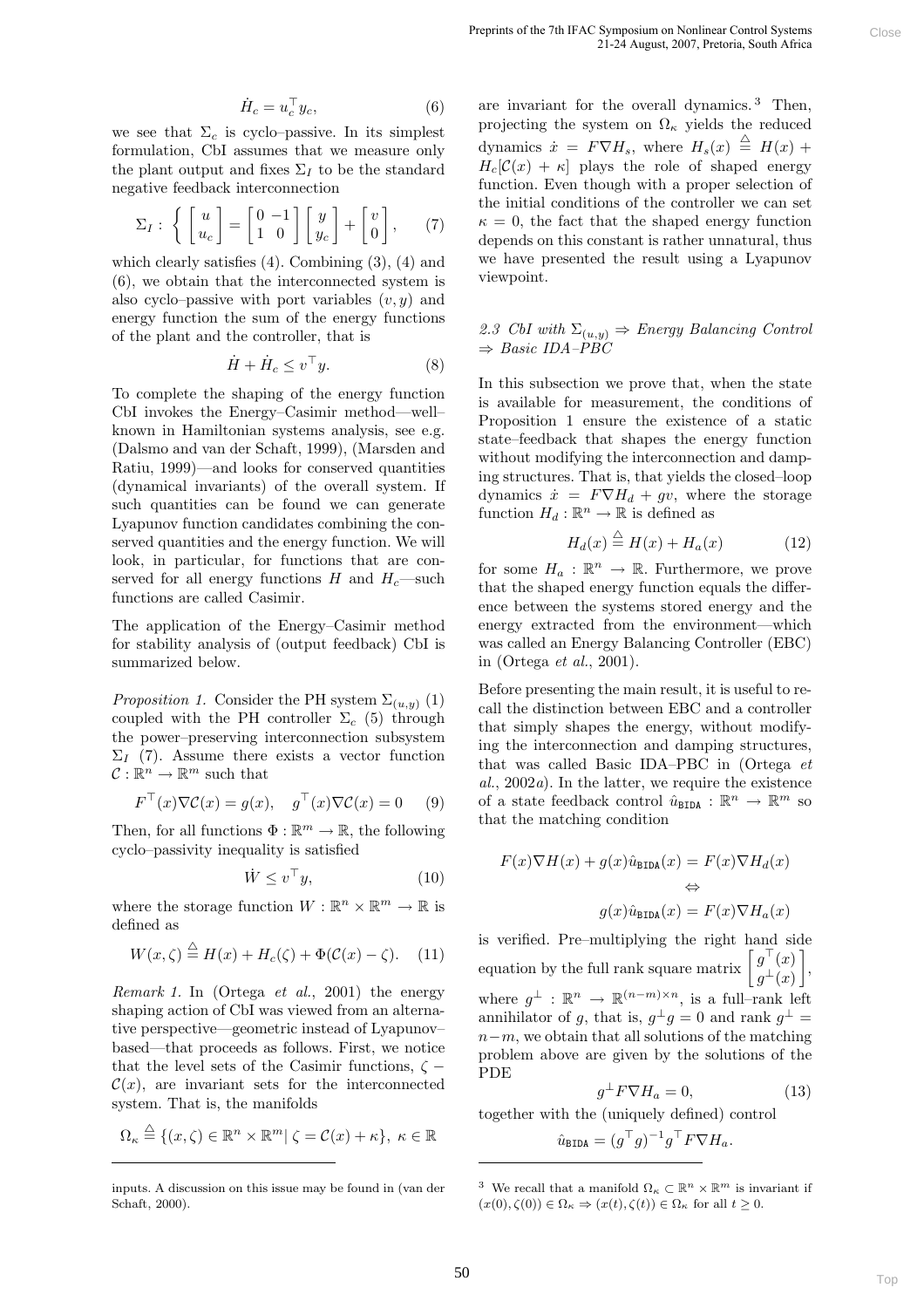In an EBC, besides satisfying the matching condition, we additionally require that the control action, called  $\hat{u}_{EB}$ :  $\mathbb{R}^n \to \mathbb{R}^m$ , and the added energy function satisfy

$$
H_a(x(t)) = -\int_0^t \hat{u}_{EB}^\top(x(s)) \underbrace{g^\top(x(s)) \nabla H(x(s))}_{y(s)} ds + H_a(x(0)). \quad (14)
$$

Hence,  $H_a$  has the interpretation of the energy extracted from the controller. The condition for energy balancing (14) is equivalent to the PDE

$$
\nabla H_a^\top (F \nabla H + g \hat{u}_{\text{EB}}) = -\hat{u}_{\text{EB}}^\top g^\top \nabla H. \qquad (15)
$$

Adding  $\dot{H}$  to both sides of the previous equation shows that, for an EBC,

$$
\dot{H}_d = \nabla H^\top F \nabla H + v^\top y.
$$

Remark that the dissipation term appears with the open–loop energy function, in contrast with the dissipation for the (more general) Basic IDA– PBC where it takes the form  $\breve{\nabla} H_d^\top F \breve{\nabla} H_d$ . Clearly, not all controllers satisfying the matching equation of Basic IDA–PBC are EBC. In the next subsection we investigate the implications of the energy balancing condition on the systems natural dissipation.

The following proposition shows that, projecting the CbI on the manifold  $\zeta = \mathcal{C}(x)$ , yields an EBC.

Proposition 2. Assume the PDEs (9) admit a solution. Then, for all functions  $H_c$ :  $\mathbb{R}^m \to \mathbb{R}$ , the PH system  $\Sigma_{(u,y)}$  (1) in closed–loop with the static state–feedback control  $u = \hat{u}_{EB}(x)+v$ , where

$$
\hat{u}_{EB}(x) = -\nabla_{\mathcal{C}} H_c(\mathcal{C}(x)),
$$

satisfies the cyclo–passivity inequality

$$
\dot{H}_d \le v^\top y,\tag{16}
$$

where the storage function  $H_d$  is defined by (12) with  $\triangle$ 

$$
H_a(x) \stackrel{\triangle}{=} H_c(\mathcal{C}(x)).\tag{17}
$$

Furthermore, the controller is an EBC that satisfies (14).

### 2.4 The Dissipation Obstacle

Proposition 1 shows that, via the selection of  $H_c$ and  $\Phi$ , it is possible to shape the energy function of the interconnected system—provided we can generate Casimir functions. That is, if we can solve the PDEs (9). Unfortunately, the solvability of the latter imposes a serious constraint on the dissipation structure of the system. Indeed, it is possible to show (see (van der Schaft, 2000)) that (9) are equivalent to

$$
\mathcal{J}\nabla \mathcal{C} = -g, \quad \mathcal{R}\nabla \mathcal{C} = 0. \tag{18}
$$

The second condition clearly implies that

$$
\mathcal{R}\nabla_x \Phi(\mathcal{C}(x) - \zeta) = 0,\tag{19}
$$

that, together with (11), indicates that energy cannot be shaped for those coordinates that are affected by physical damping. In (Ortega et al., 2001) we referred to this restriction as dissipation obstacle. This obstruction is intrinsic, in the sense that it is determined only by the damping interconnection structure and is independent of the actual value of the damping elements.

From the first equation in (9), assuming for simplicity that F is full rank, we get  $\nabla \mathcal{C} = F^{-\top}g$ , which replaced in the second equation of (18) gives  $\mathcal{R}F^{-\top}g = 0$ . This is a necessary condition for the existence of Casimirs, hence if the system does not satisfy it their energy function cannot be shaped via CbI. In order to relate with forthcoming derivations it is convenient to obtain another necessary condition for Casimirs. For, we consider the second equation in (18) for which we have

$$
\mathcal{R}\nabla\mathcal{C}=0 \Leftrightarrow F\ \nabla\mathcal{C}=-F^\top\nabla\mathcal{C},
$$

which combined with the second equation in (9) and the second equation of (18) yields

$$
\mathcal{R}F^{-1}g = 0.\t(20)
$$

EBC also imposes a restriction on the dissipation. Indeed, evaluating (15) at  $x = x_*$  we conclude that  $\hat{u}_{EB}^{\top}(x_{\star})g^{\top}(x_{\star})\nabla H(x_{\star})=0$ . This means that the power extracted from the source should be zero at the equilibrium. On the other hand, evaluating the power–balance equation (2) at  $x = x_{\star}$  we conclude that  $\mathcal{R}(x_*)\nabla H(x_*)=0$  must be satisfied. Similarly to CbI, the latter condition restricts the set of assignable Lyapunov–energy functions. Indeed, if we impose the stability condition  $x_* =$  $\arg \min H_d(x)$ , which implies that  $\nabla H_a(x_\star)$  =  $-\nabla H(x_{\star}),$  we have that the Lyapunov–energy functions assignable via EBC must satisfy **Propress or as An-IDA** Appearance are as a function of the second control and the second condition clearly implies that<br>
The second condition clearly implies that<br>  $\nabla \nabla_{\nu} \Phi(C(\mathbf{c})) = 0$ , (10)<br>
The second condition cl

$$
\mathcal{R}(x_{\star})\nabla H_a(x_{\star}) = 0, \tag{21}
$$

which should be compared to (19) (that, besides being evaluated for all  $x$ , applies to all assignable energy functions  $W$ , whether or not they qualify as Lyapunov functions.)

Basic IDA–PBC, on the other hand, does not impose any a priori restriction on the dissipation. Indeed, from the derivations of the previous subsection we concluded that EBC had the additional constraint  $\nabla H^{\top} F \nabla H = \nabla H_d^{\top} F \nabla H_d$ —that is, the dissipated power should remain invariant under the action of the control. Some simple calculations prove that the latter is equivalent to

$$
(2\nabla H + \nabla H_a)^\top \mathcal{R} \nabla H_a = 0.
$$

Evaluating the expression at the equilibrium and enforcing the stability requirement we recover (21).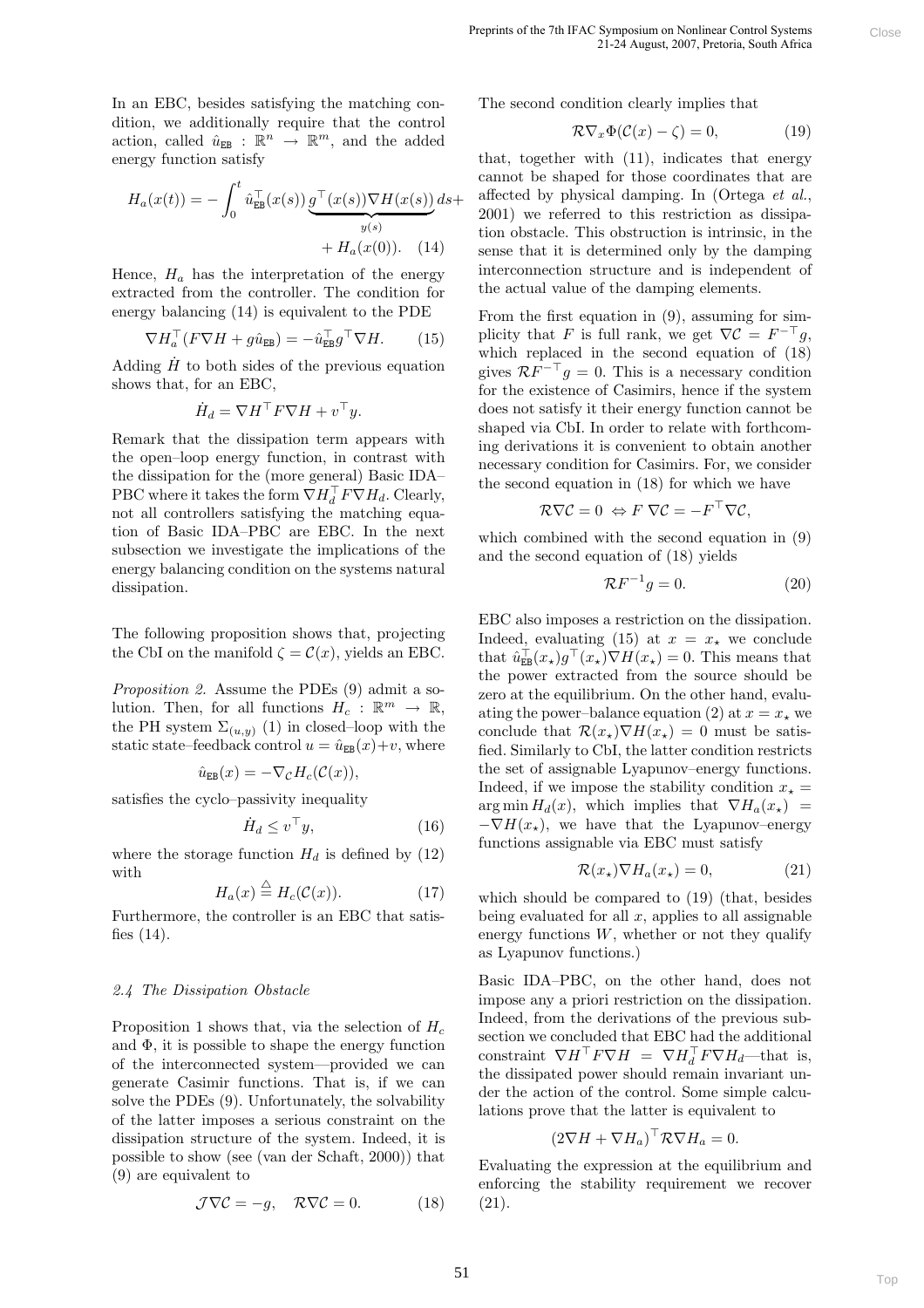### 3. GENERATING NEW CYCLO–PASSIVITY PROPERTIES

To overcome the dissipation obstacle we propose in this section to exploit the non–uniqueness of the PH representation to generate new cyclo–passive outputs. More precisely, we will look for full rank matrices  $F_d : \mathbb{R}^n \to \mathbb{R}^{n \times n}$ , with

$$
F_d(x) + F_d^\top(x) \le 0,\tag{22}
$$

and storage functions  $H_{\text{PS}} : \mathbb{R}^n \to \mathbb{R}$  such that

$$
F(x)\nabla H(x) = F_d(x)\nabla H_{\rm PS}(x). \tag{23}
$$

It is clear that, if (22) and (23) hold, then the PH system with port variables  $(u, g^{\top} \nabla H_{\text{PS}})$  will be cyclo–passive with storage function  $H_{PS}$ . It turns out that  $g^{\top} \nabla H_{\text{PS}}$  is not adequate to overcome the dissipation obstacle and another cyclo–passive output—that, being related with the power shaping procedure of (Ortega et al., 2003), we call  $y_{PS}$ —must be generated. Interestingly, we also prove that in the single input case a necessary and sufficient condition for the new cyclo–passive output  $y_{PS}$  to be equal to the "natural" output  $g^{\top} \nabla H_{\text{PS}}$  is precisely the absence of the dissipation obstacle.

## 3.1 Construction of  $y_{PS}$

The procedure to identify the new passive outputs is contained in the following proposition, which requires  $F_d$  to be full rank and relies on a direct application of Poincare's Lemma. <sup>4</sup>

*Proposition 3.* For all solutions  $F_d$  of the PDE

$$
\nabla \left( F_d^{-1} F \nabla H \right) = \left[ \nabla \left( F_d^{-1} F \nabla H \right) \right]^\top, \qquad (24)
$$

verifying (22) there exists a storage function  $H_{PS}$ such that the PH system

$$
\Sigma_{(u,y_{\text{PS}})}\begin{cases}\n\dot{x} = F(x)\nabla H(x) + g(x)u \\
y_{\text{PS}} = -g^{\top}(x)F_d^{-\top}(x)[F(x)\nabla H(x) + g(x)u] \\
(25)\n\end{cases}
$$

satisfies the cyclo–passivity inequality

$$
\dot{H}_{\rm PS} \le u^\top y_{\rm PS} \tag{26}
$$

*Remark 2.* Under the assumption that  $F$  is full rank we obtain a trivial solution of (24) setting  $F_d = F$ . In this case,  $H_d = H$  and we obtain the new power–balance equation

$$
\dot{H} = \dot{x}^\top F^{-1} \dot{x} + u^\top y_{\text{PS}}.
$$

Comparing with (2) we see that the new passive output is obtained swapping the damping—as first observed in (Jeltsema et al., 2004).

Remark 3. The construction proposed in (Ortega et al., 2003) for power–shaping can be used also here to provide solutions of  $(24)$ , provided F is full rank. Namely, it is easy to show that for all matrices  $M : \mathbb{R}^n \to \mathbb{R}^{n \times n}$ , with  $M(x) = M^{\top}(x)$ and all  $\lambda \in \mathbb{R}$ , such that

$$
\tilde{M}(x) \stackrel{\triangle}{=} \frac{1}{2} [(\nabla^2 H(x))M(x) + \nabla (M(x)\nabla H(x)) + 2\lambda I_n]
$$

is full rank,  $F_d^{-1} = \tilde{M}F^{-1}$  solves (24). The resulting storage function being  $H_{PS} = \lambda H +$  $(\nabla H)^\top M \nabla H.$ 

# 4. CONTROL BY INTERCONNECTION WITH  $\Sigma_{(U,Y_{\text{PS}})}$  AND IDA–PBC

In this section we apply CbI to the new PH system  $\Sigma_{(u,y_{\text{PS}})}$  and show that, in this way, we can shape even the coordinates where dissipation is present. More precisely, we will remove the second condition for existence of Casimirs in (9), obviating the dissipation obstacle (19). Additionally, we will show that these new conditions for CbI ensures a solution to the matching equation of IDA–PBC (with modified interconnection and damping structure). **Propress of the All-All-Valyaphame and where the main cannot be easily considered in (Ortego<br>**  $R$  **close the All-Close scheme and the all-<br>**  $R$  **consider the provide scheme and the all-<br>
all-Close scheme be provide scheme** 

4.1 CbI with  $\Sigma_{(u,y_{\text{PS}})}$  Overcomes the Dissipation Obstacle

Proposition 4. Assume the PDE (24) admits a solution  $F_d$  verifying (22) and such that

$$
F_d \nabla \mathcal{C} = -g,\tag{27}
$$

for some vector function  $C : \mathbb{R}^n \to \mathbb{R}^m$ . Consider the PH system (25) coupled with the PH controller  $\Sigma_c$  (5) through the power–preserving interconnection subsystem

$$
\Sigma_I^{\text{PS}}: \left\{ \begin{bmatrix} u \\ u_c \end{bmatrix} = \begin{bmatrix} 0 & -1 \\ 1 & 0 \end{bmatrix} \begin{bmatrix} y_{\text{PS}} \\ y_c \end{bmatrix} + \begin{bmatrix} v \\ 0 \end{bmatrix}. \quad (28)
$$

Then, for all functions  $\Phi : \mathbb{R}^m \to \mathbb{R}$ , the following cyclo–passivity inequality is satisfied

$$
\dot{W}_{\text{PS}} \le v^\top y,\tag{29}
$$

where the storage function  $W_{\text{PS}} : \mathbb{R}^n \times \mathbb{R}^m \to \mathbb{R}$  is defined as

$$
W_{\text{PS}}(x,\zeta) \stackrel{\triangle}{=} H_{\text{PS}}(x) + H_c(\zeta) + \Phi(\mathcal{C}(x) - \zeta), \tag{30}
$$
  
with  $H_{\text{PS}} = \int (F_d^{-1}F\nabla H)dx$ .

Remark 4. The key difference between Propositions 1 and 4 is that the second condition for generation of Casimirs in the former, namely  $g^{\top}\nabla \mathcal{C} = 0$ , is conspicuously absent in the latter. As pointed out in Subsection 2.4 if both conditions in (9) are satisfied then the dissipation obstacle condition for CbI with  $\Sigma_{(u,y)}$  (19) appears—see also (20). This restriction is not imposed in CbI with  $\Sigma_{(u,y_{\text{PS}})}.$ 

<sup>&</sup>lt;sup>4</sup> Poincare's Lemma: Given  $f : \mathbb{R}^n \to \mathbb{R}^n$ ,  $f \in \mathcal{C}^1$ . There exists  $\psi : \mathbb{R}^n \to \mathbb{R}$  such that  $\nabla \psi = f$  if and only if  $\nabla f = (\nabla f)^\top.$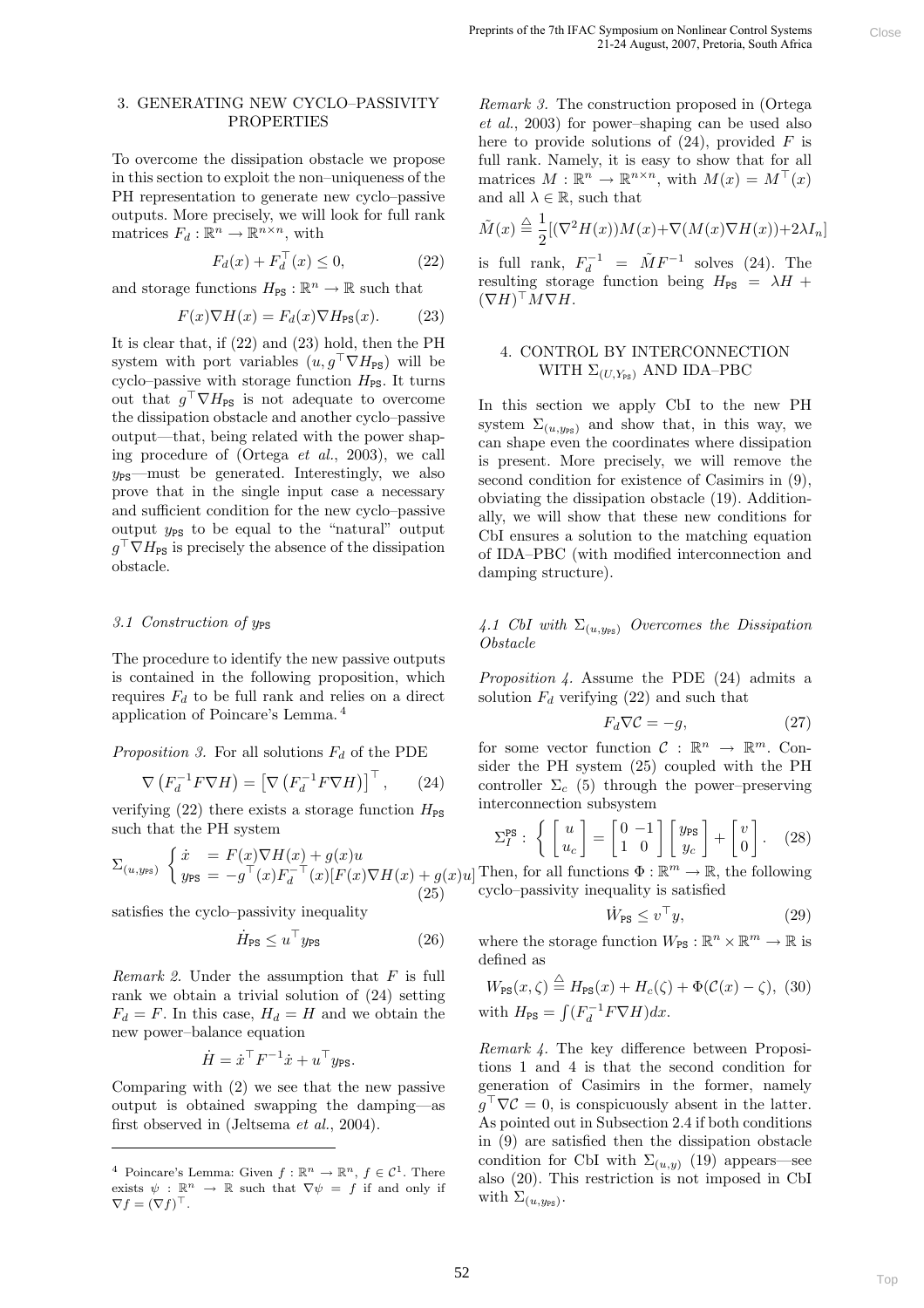# 4.2 CbI with  $\Sigma_{(u,y_{\text{PS}})} \Rightarrow IDA-PBC$

Similarly to CbI with  $\Sigma_{(u,y)}$ , CbI with  $\Sigma_{(u,y_{\text{PS}})}$  also admits a static state feedback realization. Now, the resulting control law and storage function are solutions of the matching equation of IDA– PBC. More precisely, the conditions (24) and (27) of Proposition 4 ensure the existence of a static state–feedback,  $\hat{u}_{\text{IDA}}$ :  $\mathbb{R}^n \to \mathbb{R}^m$  and a storage function  $H_d$ , such that the matching condition of IDA–PBC (Ortega and García-Canseco, 2004)

$$
F\nabla H + g\hat{u}_{\text{IDA}} = F_d \nabla H_d \tag{31}
$$

is satisfied. To prove this fact note that, using (24) (which implies  $(23)$ ) and  $(27)$  we can rewrite  $(31)$ as

$$
F_d(\nabla H_{\text{PS}} - \nabla \mathcal{C} \hat{u}_{\text{IDA}}) = F_d \nabla H_d.
$$

For all functions  $H_c : \mathbb{R}^m \to \mathbb{R}$ , this equation is satisfied selecting

$$
\hat{u}_{\text{IDA}}(x) = -\nabla_{\mathcal{C}} H_c(\mathcal{C}(x)), \quad H_a(x) = H_c(\mathcal{C}(x)),
$$
  

$$
H_d(x) = H_{\text{PS}}(x) + H_a(x).
$$

As for the case of CbI with  $\Sigma_{(u,y)}$ , these expressions result from the projection of the overall system on the manifold  $\zeta = \mathcal{C}(x)$ .

Remark 5. We have shown above that the conditions for CbI with  $\Sigma_{(u,y_{\text{PS}})}$  ensures a solution to (31), however this does not imply that it generates all solutions of this equation. Indeed, it is easy to see that (31) may have solutions even though  $F_d^{-1}F\nabla H$  is not a gradient of some function as required by (24). In other words CbI with  $\Sigma_{(u,y_{\text{PS}})} \Rightarrow \text{IDA-PBC}$  but the converse is not true. In the next section we will establish the equivalence with Basic IDA–PBC using a state– modulated interconnection.

# 5. STATE–MODULATED CBI WITH  $\Sigma_{(U,Y_{\text{PS}})} \Leftrightarrow$  BASIC IDA–PBC

In this section we prove that using a state– modulated interconnection, see (van der Schaft, 2000), we can further relax the condition for existence of Casimirs (27). We will, furthermore, prove that the new condition is actually the matching condition of Basic IDA–PBC, establishing in this way the equivalence between the two methods.

Proposition 5. Assume the PDE (24) admits a solution  $F_d$  verifying (22) and such that

$$
g^{\perp}F_d \nabla \mathcal{C} = 0,\t\t(32)
$$

for some vector function  $C : \mathbb{R}^n \to \mathbb{R}^m$ . Consider the PH system (25) coupled with the PH





controller  $\Sigma_c$  (5) through the state–modulated power–preserving interconnection subsystem

$$
\Sigma_I^{SM} : \left\{ \begin{bmatrix} u \\ u_c \end{bmatrix} = \begin{bmatrix} 0 & -\alpha(x) \\ \alpha(x) & 0 \end{bmatrix} \begin{bmatrix} y_{\text{PS}} \\ y_c \end{bmatrix} + \begin{bmatrix} v \\ 0 \\ 0 \end{bmatrix}, \tag{33}
$$

where  $\alpha : \mathbb{R}^n \to \mathbb{R}^{m \times m}$  is defined as

$$
\alpha = -(g^{\top}g)^{-1}g^{\top}F_d\nabla \mathcal{C}.
$$
 (34)

Then, for all functions  $\Phi : \mathbb{R}^m \to \mathbb{R}$ , the cyclopassivity inequality (29) with storage function (30) is satisfied.

Corollary 1. There exists a function  $H_a$  that solves the matching equation of Basic IDA–PBC, i.e., a solution of the PDE (13), if and only if there exists a Casimir function that solves (32) for  $F_d = F$ .

#### 6. CONCLUDING REMARKS

We have investigated in this paper the relationships between CbI, EBC and the well–known IDA–PBC—in its basic and general forms. We have concentrated our attention on the ability of the methods to shape the energy function and the role of dissipation to fulfill this task. Energy– shaping is, of course, the key step for the successful application of PBC and, similarly to all existing methods for nonlinear systems controller (or observer) design, requires the solution of a set of PDEs. In the case of CbI methods the solutions of the PDEs are the Casimir functions  $\mathcal C$ and, eventually,  $F_d$ . On the other hand, for EBC and IDA–PBC their solution directly provides the "added" energy function  $H_a$ , with  $F_d$  a free parameter for IDA–PBC. The comparison between the various methods has been done, precisely, on the basis of these PDEs. **Propries of the 2011Ally sympatom as volving (2013)**<br>
The matrix of the spin Close of the spin Close and the spin Close of the spin Close (1648)<br>  $\text{BisC} = \text{BisC} \text{DisC} + \text{BisC} \text{DisC} + \text{BisC} \text{DisC} + \text{BisC} \text{DisC} + \text{Bis$ 

To enlarge the domain of application of CbI several variations of the method have been considered all of them adopting the simple  $(m$ -th order) nonlinear integrator controller subsystem  $\Sigma_c$  given in (5)—and they are summarized, together with the PDE to be solved, as follows:

– (CbI) System  $\Sigma_{(u,y)}$  (1) with unitary feedback interconnection  $\Sigma_I$  (7). PDEs to be solved